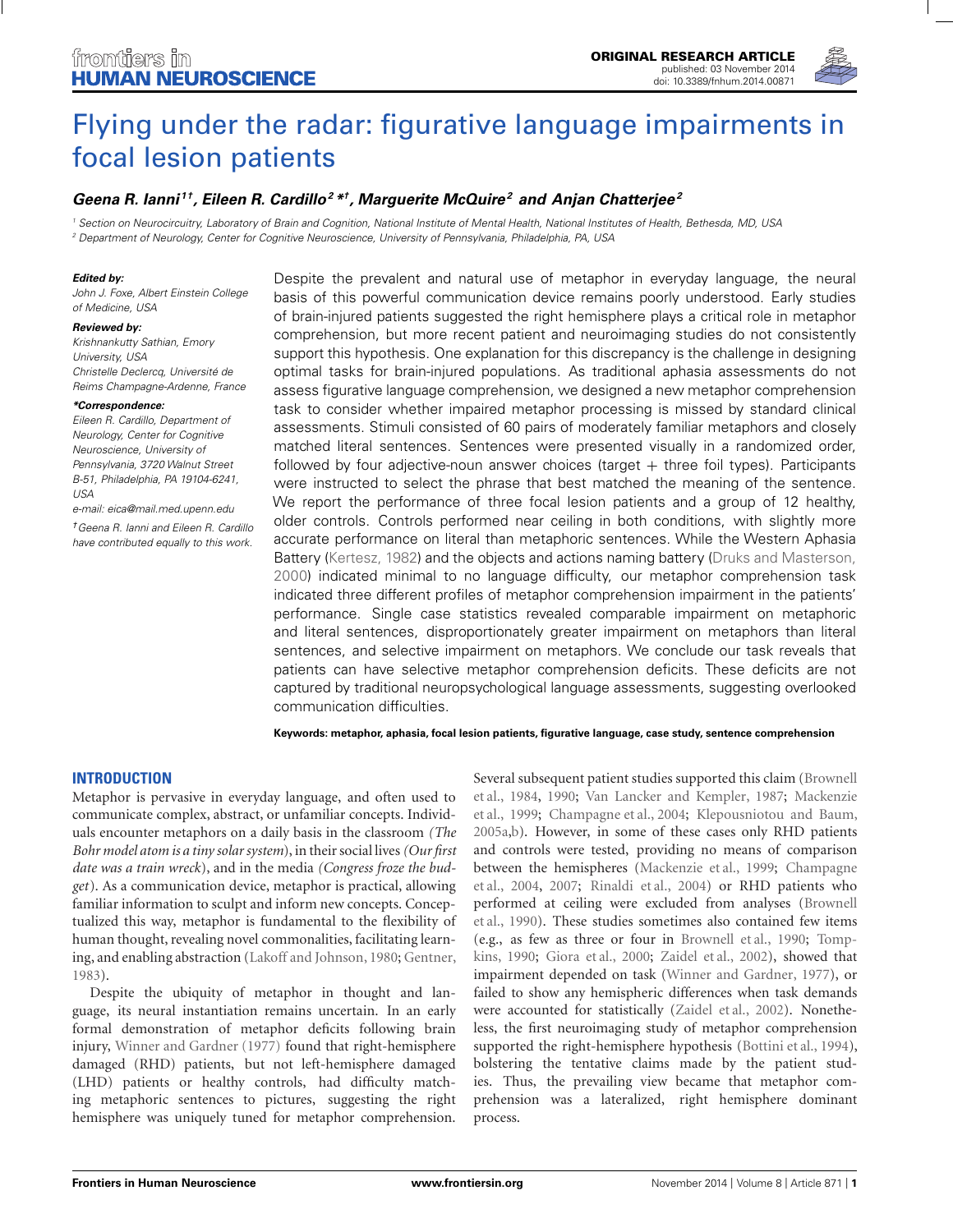Many subsequent neuroimaging studies of metaphor comprehension, however, have failed to find the right-lateralized activations predicted by the right-hemisphere hypothesis of metaphor comprehension. Most studies report activation in both hemispheres [\(Eviatar and Just](#page-9-0), [2006](#page-9-0); [Stringaris et al.](#page-10-0), [2006,](#page-10-0) [2007;](#page-10-0) [Ahrens et al., 2007](#page-8-0); [Mashal et al., 2007](#page-9-0)[;](#page-8-0) [Chen et al.](#page-9-0), [2008;](#page-9-0) Bambini et al., [2011;](#page-8-0) [Desai et al., 2011;](#page-9-0) [Diaz et al., 2011;](#page-9-0) [Cardillo et al., 2012;](#page-9-0) [Lacey et al., 2012](#page-9-0); [Shibata et al., 2012](#page-10-0); [Uchiyama et al., 2012\)](#page-10-0) and some only le[ft-lateralized](#page-9-0) [activations](#page-9-0) [\(Rapp et al., 2004,](#page-9-0) [2007](#page-9-0); Lee and Dapretto, 2006; Kircher et al., 2007; [Shibata et al.](#page-9-0), [2007;](#page-9-0) Mashal et al., [2009;](#page-9-0) [Yang et al.](#page-10-0), [2009;](#page-10-0) [Diaz and Hogstrom, 2011;](#page-9-0) Forgács et al., [2012](#page-9-0)). Recent meta-analyses confirm left-hemisphere dominance for figurative language, including metaphor. Although the right hemisphere is indeed often responsive to metaphoric stimuli, its contribution is neither equivalent to nor stronger than that of the left hemisphere; it is weaker [\(Rapp et al.](#page-9-0), [2012](#page-9-0)) or absent [\(Bohrn et al., 2012](#page-8-0)). Consistent with this conclusion, some patient studies found metaphor comprehension to be comparably impaired following left or right hemisphere injury [\(Tompkins,](#page-10-0) [1990;](#page-10-0) [Gagnon et al.](#page-9-0), [2003](#page-9-0)), or more impaired following left than right injury [\(Giora et al.](#page-9-0), [2000](#page-9-0)).

Unsurprisingly, divergent lesion and neuroimaging data have not led to consensus regarding the laterality of metaphor comprehension [\(Schmidt et al., 2010\)](#page-9-0). One explanation for these discrepancies is heterogeneity of stimuli and/or task demands. We [have addressed stimulus design extensively elsewhere \(](#page-8-0)Cardillo et al., [2010\)](#page-8-0) and will address choice of task here. Tasks common in neuroimaging studies with healthy adults do not always extend well to patient populations. On the one hand, passive tasks like silent reading or periodic comprehension probes provide insufficient behavioral correlates for measurement. On the other hand, more demanding, semantic tasks like valence or plausibility judgment may elicit poor performance because of difficulty with the decision aspect of the task or a response-bias, not because of a comprehension problem, *per se*. These tasks also cannot tell us anything about what a person understood the sentence to mean. Comprehension of metaphoric sentences could be assessed with yes/no questions [\(Gagnon et al.](#page-9-0), [2003](#page-9-0); [Eviatar and Just, 2006](#page-9-0); [Prat et al.](#page-9-0), [2012\)](#page-9-0), however, this task produces a relatively insensitive measure. Random guessing alone would produce 50% accuracy. Further, poor performance can only indicate a patient has metaphor comprehension difficulty, but provides no insight into the many possible reasons for a comprehension failure.

Experimental tasks commonly used with patients also present interpretive challenges. Evaluating metaphor comprehension with picture-matching may introduce visuospatial confounds in RHD patients, who perform better than LHD patients when asked to provide o[ral explanations of the same metaphors \(](#page-10-0)Winner and Gardner, [1977](#page-10-0); [Mackenzie et al., 1999](#page-9-0); [Giora et al.](#page-9-0), [2000;](#page-9-0) [Zaidel et al., 2002;](#page-10-0) [Rinaldi et al., 2004\)](#page-9-0). Oral explanations provide rich information but are difficult to quantify and necessitate fewer items than forced choice tasks [\(Giora et al.](#page-9-0), [2000;](#page-9-0) [Zaidel et al., 2002;](#page-10-0) [Champagne et al.](#page-9-0), [2004](#page-9-0)). In addition, some LHD aphasics may have difficulty conveying full comprehension in this format because of language production problems [\(Winner and Gardner, 1977](#page-10-0)). Semantic similarity judgments – in which a patient matches a metaphoric expression (e.g., *bright*) to

its figurative sense (e.g., *clever*) – avoid many of the previously mentioned confounds. However, stimuli used in such tasks have been highly heterogeneous. Single words, dyads, and triads have all been used and studies have varied in how thoroughly or comparably they have matched answer choices and conditions on lexical confounds that are not of interest [\(Brownell et al., 1984,](#page-8-0) [1990;](#page-8-0) [Gagnon et al.](#page-9-0), [2003\)](#page-9-0).

Clinical assessments of language function following brain injury are even less discerning. Neurologists, speech pathologists, and neuropsychologists rely on diagnostic batteries to reveal compromised language skills, target speech-language rehabilitation approaches, and alert patients and their caregivers to areas of potential communication difficulty. The commonly administered Western Aphasia Battery (WAB; [Kertesz, 1982](#page-9-0)), for instance, assesses spoken and written language production and comprehension, classifying patients by aphasia diagnosis and severity of impairment in different domains.

Although widely used, the WAB exclusively assesses literal language skills. Other aphasia assessments are similarly lacking. The Boston Diagnostic Aphasia Examination [\(Goodglass and Kaplan,](#page-9-0) [1983](#page-9-0)), the Porch Index of Communicative Ability [\(Porch, 1971](#page-9-0)), Minnesota Test for Differential Diagnosis of Aphasia [\(Schuell,](#page-9-0) [1965](#page-9-0)), and the Aphasia Diagnostic Profiles [\(Helm-Estabrooks,](#page-9-0) [1992](#page-9-0)) also do not contain any assessment or mention of metaphor. This clinical oversight runs contrary to common experience. Other batteries such as the Right Hemisphere Language Battery [\(Bryan,](#page-8-0) [1989](#page-8-0)[\) and Montreal Evaluation of Communications \(](#page-9-0)Joanette et al., [2004](#page-9-0)) do include a figurative subtest but rely on items not motivated by current theoretical and methodological considerations relevant to metaphor comprehension [\(Cardillo et al.,](#page-8-0) [2010](#page-8-0); [Schmidt et al., 2010\)](#page-9-0). Furthermore, these batteries are rarely administered to patients with left hemisphere injury.

Given the limitations of existing metaphor comprehension tasks, we developed a new sentence-level, multiple-choice matching task to address these methodological challenges. Sentence stimuli – a staple of neuroimaging studies of metaphor – are preferable to single words, as they are metaphor's most commonly encountered form. Their complexity however, requires careful balancing between figurative and literal conditions in terms of difficulty, a level of control that is rarely documented. Despite their naturalness and the feasibility of generating closely matched stimuli (e.g., [Cardillo et al., 2010\)](#page-8-0), sentence-level metaphors have not to our knowledge been used with patients. In our task, participants read a sentence and then chose from an array of four phrases the one that best matches its meaning (one correct target, three incorrect foils). This task has several advantages over other measures: (1) it avoids the visuospatial confounds of picture-matching, (2) it avoids the qualitative nature of oral explanations, (3) it avoids the low sensitivity of yes/no questions, (4) it uses naturalistic language, and (5) it explicitly acknowledges different metaphor subtypes. We demonstrate that the metaphor multiple choice task can be used to reveal unrecognized metaphor deficits in braininjured patients by presenting three illustrative cases. We further demonstrate that this approach can identify metaphor-specific deficits, distinct from general comprehension deficits and unrecognized by traditional neuropsychological assessments of language. Finally, we show that systematically designed foils provide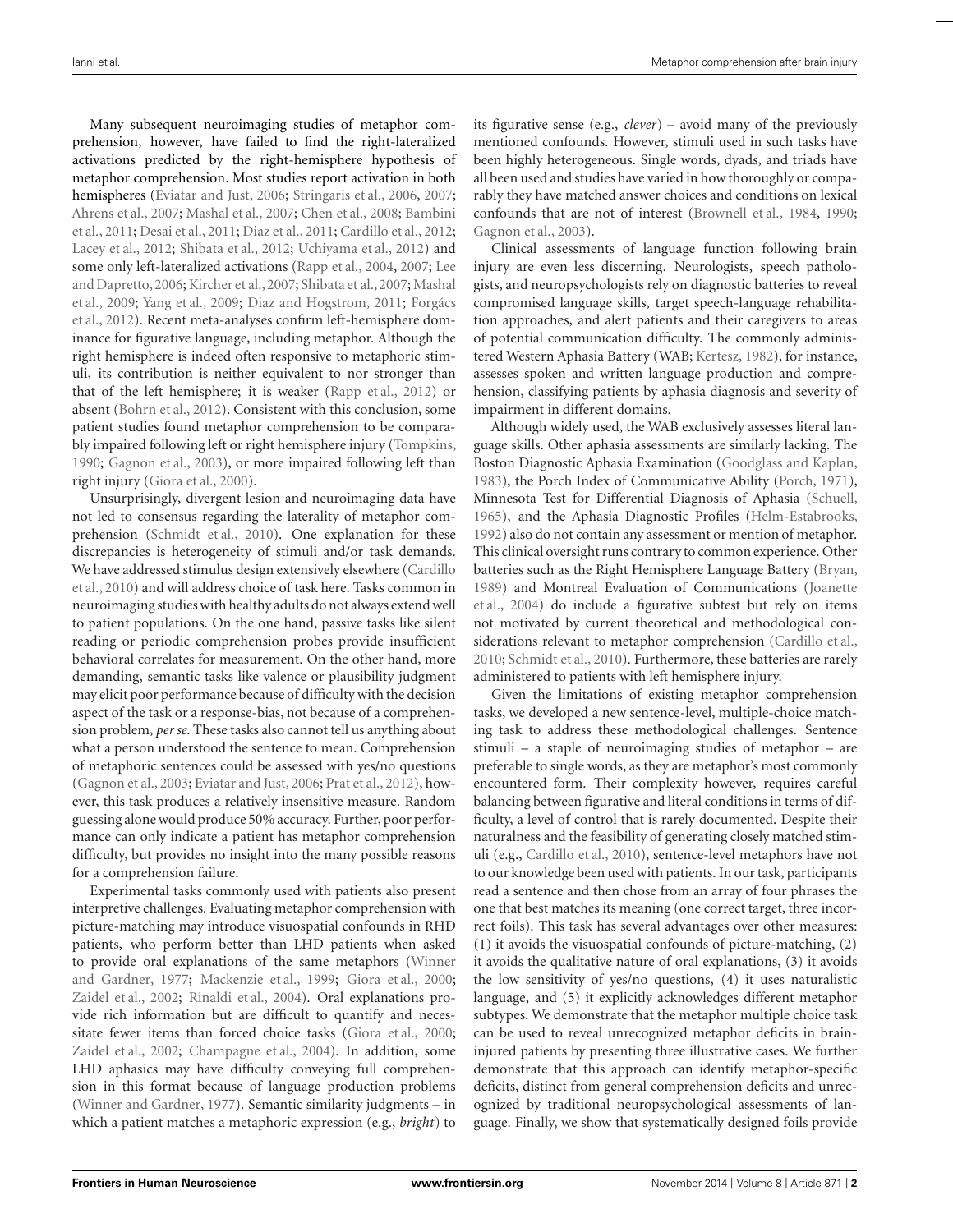information about the nature of a patient's comprehension failure.

# **MATERIALS AND METHODS**

## **SUBJECTS**

Participants were three unilateral focal lesion patients enrolled in the University of Pennsylvania Focal Lesion Database. Patients with a history of other neurological disorders, psychiatric disorders, or substance abuse are excluded from the database. The patients presented here were drawn from an ongoing, large-scale group study of metaphor comprehension and specifically selected based on their observed behavioral patterns on our task. Sample size was dictated by the number of unique comprehension profiles that, when presented together, illustrate the capability of our task to detect and distinguish different kinds of metaphor impairment. Detailed demographic and neuropsychological information about the patients is provided in **Table 1** and an axial view of their injury location is provided in **[Figure 1](#page-3-0)**.

Patient 444DX is an 81 year-old retired factory worker who suffered an ischemic stroke 120 months prior to testing. The Philadelphia Brief Assessment of Cognition (PBAC), a brief dementia-screening instrument, was administered to assess function in five cognitive domains: working memory/executive control, lexical retrieval/language, visuospatial/visuoconstructional operations, verbal/visual episodic memory, and behavior/social comportment [\(Libon et al.](#page-9-0), [2011\)](#page-9-0). Performance indicated compromised visuospatial, memory, and executive functions but normal language and social skills. Object and action naming battery (OANB) scores confirmed clinically normal lexical access [for common object and action names \(](#page-9-0)Druks and Masterson, [2000](#page-9-0)) and administration of the Western Aphasia Battery [\(Kertesz, 1982\)](#page-9-0) likewise indicated clinically normal language abilities. An MRI scan demonstrated a lesion damaging the posterior temporal and parietal cortex of the right hemisphere.

Patient 384BX is a 74 year-old, retired butcher who suffered a hemorrhagic stroke 144 months prior to testing. Performance on the PBAC indicated compromised visuospatial, memory, and executive functions but normal language and social skills. Following injury he reported halting speech and stuttering. Administration of the WAB revealed some residual difficulty with naming and a diagnosis of mild anomia. OANB scores, however, indicated clinically normal lexical access for common object and action names. An MRI scan demonstrated a lesion undercutting the superior frontal gyrus of the left hemisphere.

Patient 642KM is a 78 year-old retired construction manager who suffered an ischemic stroke 130 months prior to testing. Performance on the PBAC indicated compromised memory and executive function but normal visuospatial, language, and social skills. OANB scores indicated clinically normal lexical access for common object and action names, and the WAB score indicated clinically normal language abilities. An MRI scan demonstrated a lesion damaging the parietal cortex of the left hemisphere.

Twelve neurologically healthy older adults recruited from the University of Pennsylvania Control Database served as a control population (Age:  $64.3 \pm 9.9$ , Education:  $14.4 \pm 2.6$ ) and were paid \$15/h for their participation. All participants were native English speakers, right-handed and gave informed consent to participate in accordance with the Institutional Review Board of the University of Pennsylvania.

# **STIMULI**

# *Sentences*

Stimuli consisted of 60 metaphor-literal sentence pairs of three types. One third of the items were of the nominal-entity form, one third were of the nominal-event form, and one third were of predicate form. Nouns referring to concrete entities or objects (e.g., *bullet*, *cheetah, drum*) served as the metaphorical words in nominal-entity sentences, nominalized verbs in nominal-event sentences [e.g., *(a) dance, (a) limp, (a) fall*], and verbs in predicate sentences (e.g., *ran, giggled, argued*). All nominal-entity and nominal-event metaphors were of the form "*The X was a Y*" where *Y* was the word being used metaphorically. All predicate metaphors consisted of a noun phrase and an action verb followed by a prepositional phrase. In these items the verb was the word used metaphorically. It remains to be seen if different types of metaphor are also delineated at the cognitive or neural level [\(Cardillo et al.](#page-9-0), [2012\)](#page-9-0). Given that objects and actions, as well as nouns and verbs, have been shown to differ in their semantic properties and neural instantiations [\(Damasio and Tranel, 1993;](#page-9-0) [Martin et al.](#page-9-0), [1995;](#page-9-0) [Kable et al., 2002,](#page-9-0) [2005](#page-9-0)) it is possible that their

|         |   |    | Table 1   Demographic and neuropsychological profiles of cases. |      |                      |                            |                 |                   |      |      |                          |         |     |            |             |         |
|---------|---|----|-----------------------------------------------------------------|------|----------------------|----------------------------|-----------------|-------------------|------|------|--------------------------|---------|-----|------------|-------------|---------|
| Patient |   |    | Sex Age Education Lesion                                        |      | <b>Region Lesion</b> |                            | Type of         | <b>Chronicity</b> |      |      | <b>P-BAC</b>             |         |     | <b>WAB</b> | <b>OANB</b> |         |
|         |   |    | (years)                                                         | side |                      | volume <sup>1</sup> stroke |                 | (months)          |      |      | Exec Mem VisSp Lang Beh  |         |     | $(AQ)^2$   | Actions     | Objects |
|         |   |    |                                                                 |      |                      |                            |                 |                   | (26  | (27) | (18                      | (12)    | (24 |            |             |         |
|         |   |    |                                                                 |      |                      |                            |                 |                   |      |      | max) max) max) max) max) |         |     |            |             |         |
| 444DX   | F | 81 | 12                                                              | R    | PT                   | 15496                      | <i>Ischemic</i> | 120               | 21.5 | 15   | 13                       | 11.5 24 |     | 95.5       | 94.0        | 93.0    |
| 384BX   | M | 74 | 12                                                              |      | F.                   | 11306                      | Hemorrhagic 143 |                   | 19.5 | 14   | 13                       | 10      | 24  | 91.3       | 100.0       | 98.8    |
| 642KM   | M | 78 | 12                                                              |      | P                    | 7996                       | Ischemic        | 130               | 19   | 16   | 18                       | 11      | 24  | 96.8       | 94.0        | 98.0    |

T, temporal; P, parietal; F, frontal; Exec, executive function; Mem, Verbal/visual episodic memory; VisSp, visuospatial/visuoconstructional operations; Lang, lexical retrieval/language; Beh, behavior/social comportment.

 $1$ Voxel size = 1 mm  $\times$  1 mm  $\times$  1 mm; <sup>2</sup>Within normal limits cut-off = 93.8.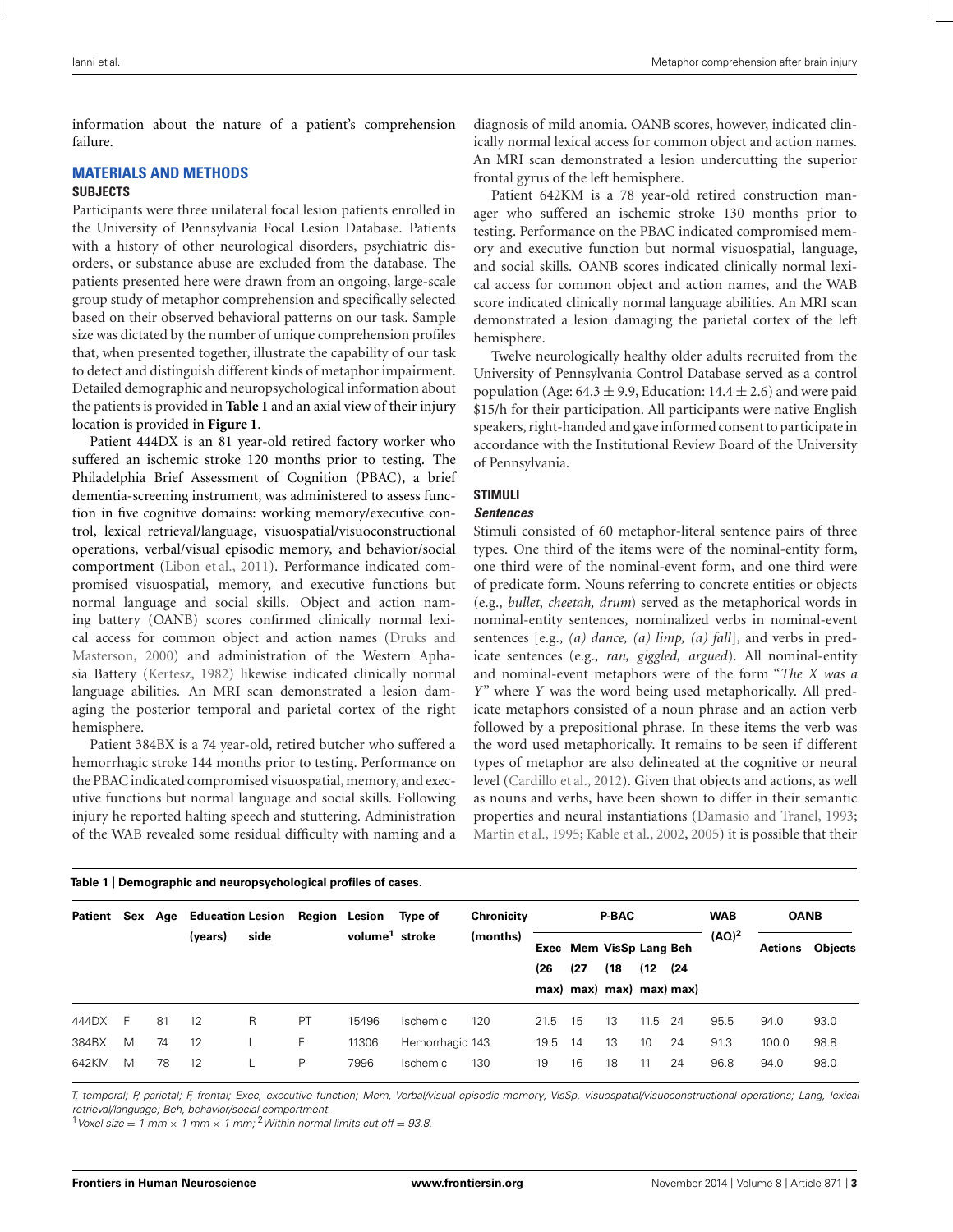<span id="page-3-0"></span>

figurative extensions do as well. Although investigating the role of syntactic form and semantic properties of source terms was not the focus of this study, the possibility of encountering categoryspecific deficits dictated that different types of metaphor were balanced.

Forty nominal-entity, 40 nominal-event, and 40 predicate sentence pairs were selected from a superset of 624 sentence pairs [80 pairs were taken from [Cardillo et al.](#page-8-0) [\(2010\)](#page-8-0) and 80 pairs were drawn from a pool of 312 items designed and normed using identical methods] using Stochastic Optimization of Stimuli software [\(Armstrong et al., 2012](#page-8-0)). Optimized selection ensured metaphors and literals were matched in terms of familiarity, length (number of words, number of content words, number of characters), average content word frequency, average content word concreteness, and positive valence ratio ( $p$ 's  $>$  0.10). As previously observed

**Table 2 | Psycholinguistic properties of literal and metaphoric sentences.**

[\(Cardillo et al., 2010\)](#page-8-0), metaphors were judged to be significantly less imageable ( $p < 0.005$ ) and natural ( $p < 0.01$ ) than their literal counterparts, and significantly more figurative ( $p < 0.005$ ). Sentences of different types (nominal-entity, nominal-event, predicate) were further matched on interpretability (metaphors only), figurativeness (metaphors only), familiarity, naturalness, imageability, length (number of words, number of content words, number of characters), frequency, concreteness, and positive valence ratio ( $p$ 's  $>$  0.10). Means and standard deviations of 12 collected psycholinguistic variables are summarized below in **Table 2**.

## *Answer choices*

Four answer choices were generated to accompany each sentence: one correct target and three incorrect foils. All answer choices were composed of an adjective or adverb, followed by a noun. As shown in **[Table 3](#page-4-0)**, in the metaphor condition the target was related to the figurative meaning of the sentence, Foil 1 was related to the literal sense of the sentence, Foil 2 was the opposite of the metaphorical sense of the sentence, and Foil 3 was unrelated. Foils were designed to be informative of the type of language deficit present. A Foil 1 selection indicates a literal bias in metaphor comprehension. A Foil 2 selection indicates a semantic integration impairment, as the metaphorical sense of the source word was necessarily activated but incorrectly interpreted in the context of the sentence. A Foil 3 selection indicates a more general comprehension deficit, as it is entirely unrelated to the sentence.

In the literal condition, the foils were designed to mirror the difficulty and nature of foil types in the metaphor condition as closely as possible. The target was related to the literal meaning

|                       |               | Literal      |                  |               | <b>Metaphor</b> |                  |
|-----------------------|---------------|--------------|------------------|---------------|-----------------|------------------|
|                       | Nominal-      | Nominal-     | <b>Predicate</b> | Nominal-      | Nominal-        | <b>Predicate</b> |
|                       | <b>Entity</b> | Event        |                  | <b>Entity</b> | Event           |                  |
|                       | M(SD)         | M(SD)        | M(SD)            | M(SD)         | M(SD)           | M(SD)            |
| Base auditory imagery | 2.63(1.2)     | 2.61(1.4)    | 2.07(1.16)       | 2.63(1.2)     | 2.61(1.4)       | 2.07(1.16)       |
| Base visual imagery   | 3.66(1.14)    | 3.2(0.59)    | 3.41(0.72)       | 3.66(1.14)    | 3.2(0.59)       | 3.41(0.72)       |
| Concreteness          | 480 (76)      | 474 (46)     | 500 (53)         | 450 (57)      | 449 (69)        | 474 (76)         |
| Frequency*            | 92.9 (159)    | 89.9 (142.4) | 86.7 (85.3)      | 90.8 (123.7)  | 91.8 (128)      | 95.6 (133.7)     |
| No. of characters     | 33.3(4.2)     | 32(5.1)      | 33.6(5.2)        | 34.3(4.6)     | 32.7(5.2)       | 34.9(4)          |
| No. of words          | 6.1(0.4)      | 6.2(0.4)     | 6.2(0.5)         | 6.1(0.6)      | 6.1(0.5)        | 6(0.6)           |
| No. of content words  | 3.2(0.5)      | 3.2(0.4)     | 3.3(0.5)         | 3.2(0.5)      | 3.1(0.5)        | 3.3(0.4)         |
| Interpretability      | n/a           | n/a          | n/a              | 0.94(0.08)    | 0.94(0.08)      | 0.96(0.05)       |
| Familiarity           | 5.28(0.73)    | 5.14(1.11)   | 5.26(1.23)       | 4.96 (0.76)   | 4.83 (1.18)     | 4.86 (1.37)      |
| <b>Naturalness</b>    | 5.68(0.73)    | 5.76(0.95)   | 5.48(1.24)       | 4.84(0.82)    | 5.1(1.07)       | 4.8(1.34)        |
| Imageability          | 5.55(0.83)    | 5.67(0.97)   | 5.8(1.08)        | 4.17(0.97)    | 4.27(0.78)      | 3.94(1.16)       |
| Figurativeness        | 1.88(0.73)    | 2.02(0.92)   | 1.78(0.91)       | 5.62(0.56)    | 5.28(0.77)      | 5.25(1.02)       |
| Valence RT            | 1279 (213)    | 1390 (182)   | 1426 (237)       | 1351 (131)    | 1432 (220)      | 1495 (200)       |

\*SUBTL<sub>WF</sub> values from [Brysbaert and New \(2009](#page-8-0)).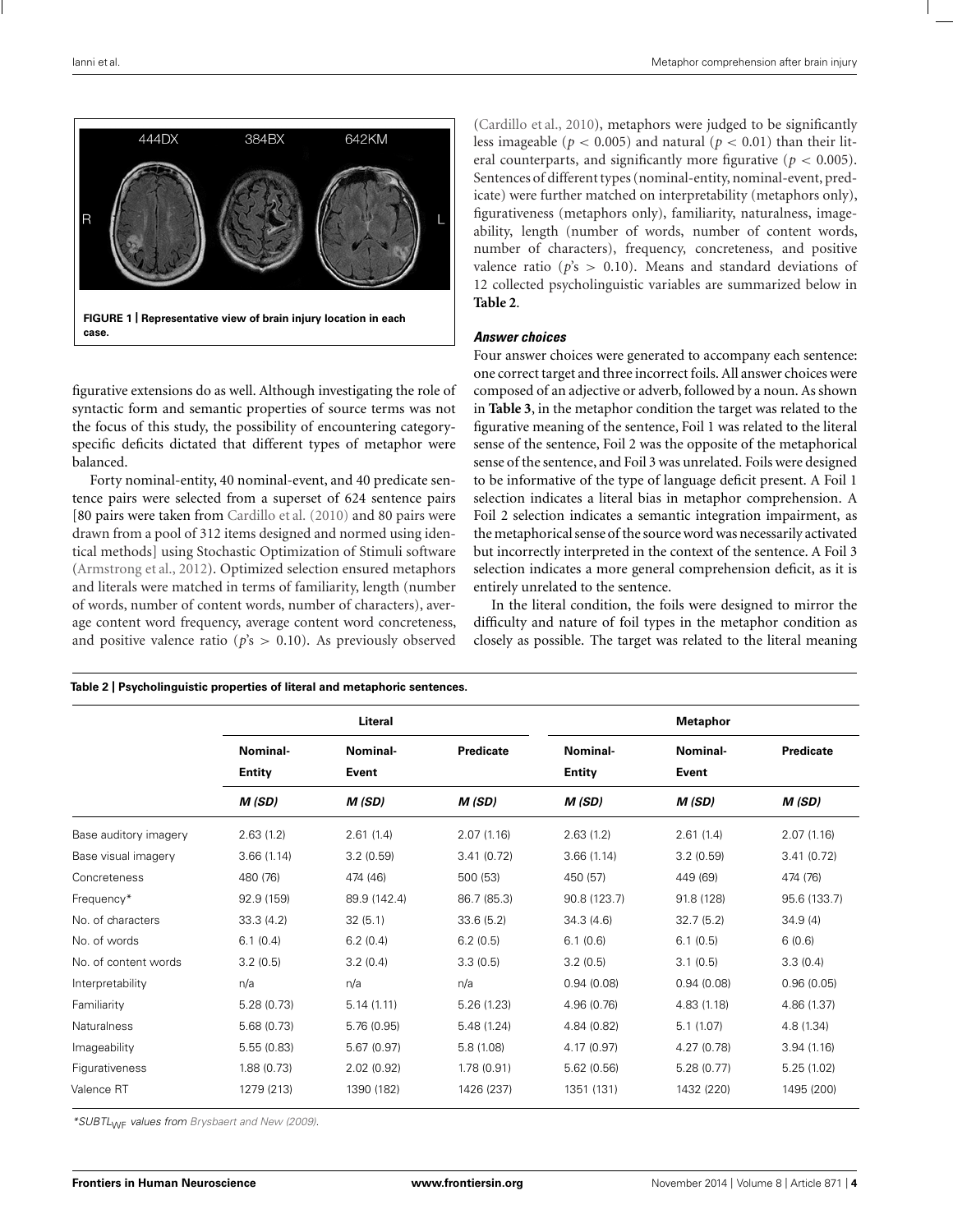| Sentence | Syntax         | Example                           | Target           | Foil 1              | Foil 2                | Foil 3        |
|----------|----------------|-----------------------------------|------------------|---------------------|-----------------------|---------------|
| Metaphor | Nominal-Entity | The coffee was a caffeine bullet. | energy jolt      | military ammunition | soothing lullaby      | funny teacher |
|          | Nominal-Event  | His interest was a mere sniff.    | weak enthusiasm  | runny nose          | delighted fascination | rotten fruit  |
|          | Predicate      | The debate spun into a brawl.     | violent incident | twirling form       | peaceful resolution   | toxic fumes   |
| Literal  | Nominal-Entity | The police evidence was a bullet. | lethal weapon    | confiscated goods   | hospital bandage      | circus tent   |
|          | Nominal-Event  | The rabbit's twitch was a sniff.  | nose wiggle      | epileptic fit       | completely motionless | yoga class    |
|          | Predicate      | The top spun into the box.        | whirling motion  | glass marble        | fixed position        | tiny sailboat |
|          |                |                                   |                  |                     |                       |               |

#### <span id="page-4-0"></span>**Table 3 | Sentence and answer choice examples.**

of the sentence, Foil 1 was related to the agent of the sentence by category membership (but not implied by the sentence), Foil 2 was the opposite of the literal sense of the sentence, and Foil 3 was unrelated. It was necessarily impossible to make Foil 1 answers of the same nature as Foil 1 answers in the metaphor condition, but by presenting a strong lexical associate of one of the content words, Foil 1 answers were designed to mirror the semantic selection demands of Foil 1 answers in the metaphor condition (which presented a meaning strongly associated with the source term). Given the reversed valence necessarily entailed by the Foil 2 condition (the opposite of the target meaning), an additional constraint on all answer choices was introduced to avoid valencerelated biases in selection: for both metaphor and literal items, Target and Foil 2 had opposite valences and Target and Foil 3 had the same valence.

Finally, frequency values for the answer choices were collected from SUBTLEXus [\(Brysbaert and New, 2009](#page-8-0)). No significant differences in average frequency were found between literal and metaphor conditions, between sentence types, or between answer choices. Concreteness values were also collected from the MRC Psycholinguistic Database [\(Coltheart, 1981\)](#page-9-0) and the University of South Florida Norms [\(Nelson et al.](#page-9-0), [2004](#page-9-0)). For those words that did not have published concreteness values, we collected our own using the procedures of [Cardillo et al.](#page-8-0) [\(2010\)](#page-8-0). Given the abstract nature of metaphor, Target and Foil 1 answer choices were significantly different in terms of average concreteness (*p* < 0.005). In order to avoid any concreteness-related bias in selection, an additional constraint on all answer choices was introduced: Target and Foil 3 also significantly differed in concreteness ( $p < 0.005$ ) and the target and Foil 2 did not ( $p > 0.10$ ). Literal answer choices also followed this pattern: Target and Foil 1 differed in concreteness (*p* < 0.001), as did Target and Foil 3 (*p* < 0.005), but Target and Foil 2 did not ( $p > 0.10$ ). As such, answer choices were matched on frequency, concreteness and valence so none could aid blind guessing. **Table 3** provides examples of sentence and answer choice stimuli. Full materials are available upon request.

#### **PROCEDURE**

#### *Control procedure*

All participants made judgments on all 120 items. Subjects were told to choose the single answer choice which best matched the "meaning of the sentence," and to guess if unsure. The task was selfpaced. Participants pushed the space bar once for the sentence to appear. After reading the sentence for comprehension, participants pushed the space bar again to view the answer choices. Answer choices were presented in quadrant format below the sentence, Participants were instructed to indicate an answer choice using four keys on the keyboard. Sentences were presented centrally in black, 18-point font on a white background using E-Prime 1.1 software on a Dell Inspiron laptop. Each participant received a unique, random order of items. The target and each foil had a 25% chance of appearing in any single quadrant on the screen in any given trial. Ten practice trials preceded four blocks of experimental trials.

#### *Patient procedure*

The patients' task was similar to the controls' with one modification: the trials were advanced by the experimenter. The experimenter pressed the spacebar for the sentence to appear. This was followed by a 3 s delay, and then the answer choices were presented beneath the sentence. To avoid motor response and memory difficulties, patients indicated an answer by pointing to or saying the answer aloud and the experimenter recorded this answer using the keyboard.

#### **BEHAVIORAL ANALYSIS**

An item analysis of healthy controls' scores revealed three items whose comprehension fell 3 SD below the average; these items were eliminated from further analysis. A subject analysis of accuracy scores revealed a single individual whose comprehension fell 3 SD below average on any given sentence-type; this individual was replaced. For controls, accuracy for literal and metaphor conditions was averaged across all participants. For patients, accuracy in the literal and metaphor conditions was calculated separately for each individual. Foil profiles were generated for each patient by dividing the number of each type of error (Foil 1, Foil 2, Foil 3) by the total number of errors in literal and metaphor conditions.

We tested for a comprehension deficit in the metaphor condition at the level of the individual patient using "Bayesian analysis for a *simple* difference," developed by [Crawford et al.](#page-9-0) [\(2010\)](#page-9-0). The analysis was done on standardized scores and repeated for the literal condition. This test uses Bayesian Monte Carlo methods to determine if a patient's score is sufficiently below the scores of controls such that the null hypothesis, that the patient's score is an observation from the control population, can be rejected. In this case, patients with a *simple* metaphor or literal deficit exhibit significantly reduced comprehension in that condition, relative to controls.

We also tested for a differential deficit in metaphor comprehension at the level of the individual patient using "Bayesian analysis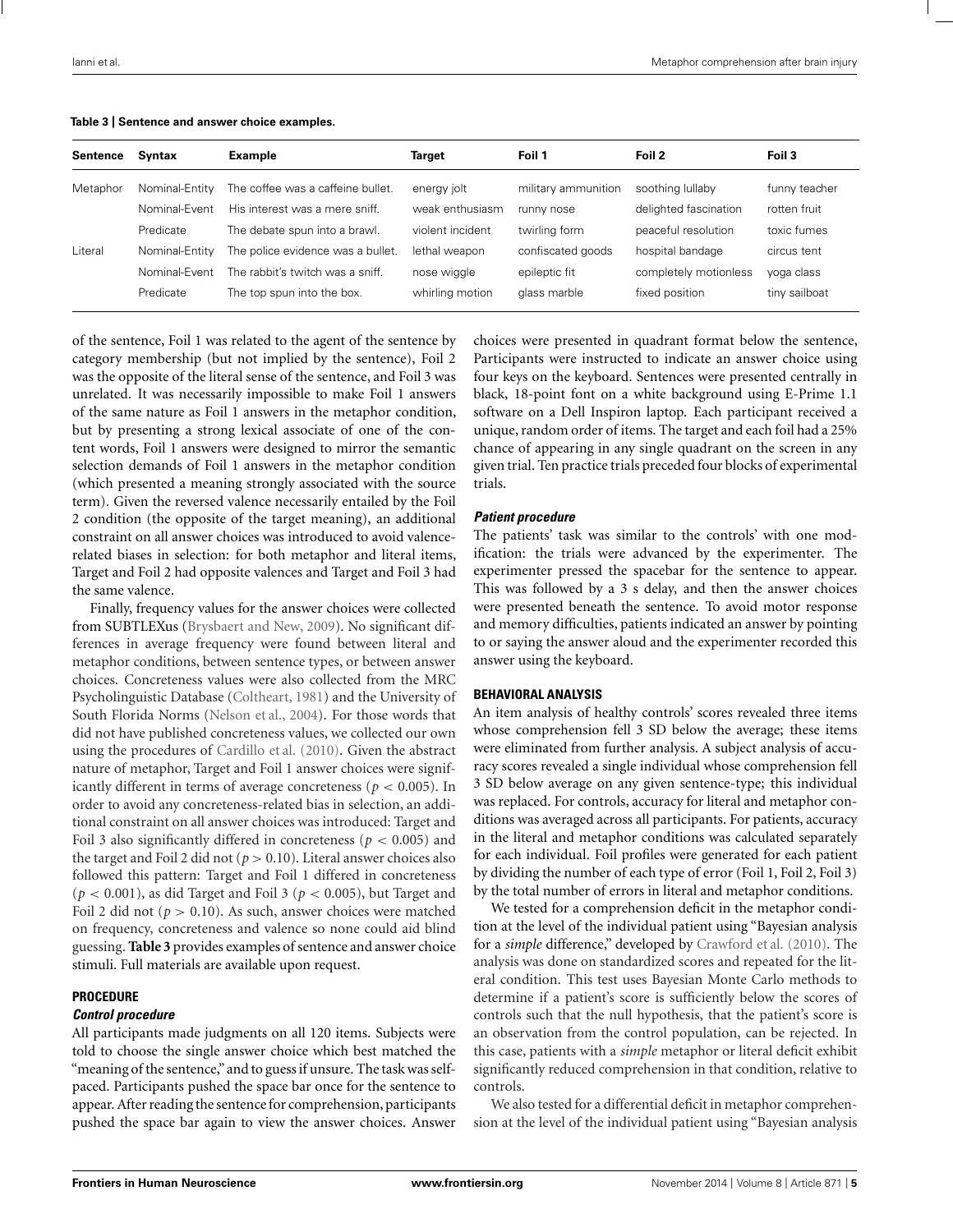for a *differential* difference," developed by [Crawford et al.](#page-9-0) [\(2010](#page-9-0)). The Bayesian test for a *simple* difference can only indicate whether a patient is impaired in the metaphor, literal, or both conditions. It does not distinguish between reduced accuracy due to difficulty with metaphor specifically and reduced accuracy due to a general impairment affecting literal and metaphoric language alike. The Bayesian test for a *differential* difference however, can make this distinction by also taking into account the differential accuracy score and correlation between the two conditions, as established by the control group. Patients with a *differential* metaphor deficit exhibit proportionally greater difficulty with metaphoric than literal sentences than is observed in the control population.

# **RESULTS**

Overall, the control group performed near ceiling. Literal accuracy  $(M = 96.8, SD = 1.98)$  was significantly higher than metaphor accuracy ( $M = 93.5$ ,  $SD = 4.65$ );  $t(11) = 2.744$ ;  $p = 0.019$ ). The correlation between literal and metaphor accuracy was  $R = 0.516$  $(p = 0.044)$ . In the metaphor condition, Foil 1 (the literal sense of the sentence), was the most common error (66.7%), followed by Foil 2 (24.4%) and Foil 3 (8.9%). In the literal condition, Foil 1 (related to the agent of the sentence by category membership, but not implied by the sentence), was the most common error (78.3%), followed by Foil 2 (17.4%) and Foil 3 (4.3%).

## **GENERAL SENTENCE COMPREHENSION IMPAIRMENT (444DX)**

Application of the Bayesian test for a simple deficit revealed a simple metaphor comprehension deficit  $[t(11) = -3.653; p < 0.01]$ and a simple literal comprehension deficit  $[t(11) = -5.004;$  $p < 0.001$ , in 444DX. Application of the Bayesian test for a differential deficit revealed a non-significant difference in metaphor and literal comprehension scores, indicating a general sentence comprehension impairment. 444DX made predominantly Foil 1 and Foil 2 errors in both the metaphor and literal conditions. See **[Table 4](#page--1-0)** for detailed reporting of single case statistics.

# **DISPROPORTIONATE IMPAIRMENT IN METAPHOR COMPREHENSION (384BX)**

Application of the Bayesian test for a simple deficit revealed a simple metaphor comprehension deficit  $[t(11) = -8.640; p < 0.005]$ and a simple literal comprehension deficit  $[t(11) = -4.182;$ *p* <0.001] in 384BX. Application of the Bayesian test for a differential deficit revealed a differential metaphor deficit  $[t(11) = 4.656;$ *p* < 0.02]. In the metaphor condition, 384BX's errors were overwhelmingly Foil 1, while Foil 2 accounted for the majority of errors in the literal condition. See **[Table 5](#page-7-0)** for detailed reporting of single case statistics.

## **SELECTIVE IMPAIRMENT IN METAPHOR COMPREHENSION (642KM)**

Application of the Bayesian test for a simple deficit revealed a simple metaphor comprehension deficit  $[t(11) = -5.790;$  $p < 0.0001$ ] in 642KM. Literal comprehension was not significantly different than that of controls. Application of the Bayesian test for a differential deficit revealed a differential metaphor deficit  $[t(11) = 5.129; p < 0.001]$ . Like 444DX, 642KM made predominantly Foil 1 and Foil 2 errors in both the metaphor and literal conditions. See **[Table 6](#page-7-0)** for detailed reporting of single case statistics.

To summarize, the three patients exhibited three distinct deficit patterns. 444DX demonstrated general sentence level impairment; she was impaired on both metaphor and literal comprehension, but not significantly more so on either condition. 384BX demonstrated a disproportionate metaphor deficit; he was impaired on both metaphor and literal comprehension, but significantly more so for metaphors. 642KM demonstrated a selective metaphor deficit; he was impaired on metaphors but displayed normal literal comprehension.

# **DISCUSSION**

Metaphors are powerful and pervasive communication devices in everyday language, yet conspicuously absent from standard clinical assessments of language. The purpose of this study was to demonstrate that a metaphor multiple-choice task can reveal profiles of impaired metaphor comprehension in brain-injured patients that go undetected by traditional aphasia assessments. Three unilateral focal lesion patients made judgments on 60 matched literal-metaphor sentence pairs by choosing the phrase that best matched the meaning of a given sentence from an array of four possible answers. Compared to a group of healthy, older adults, single-case statistics revealed three unique patterns of impaired metaphor comprehension in the three patients (444DX, 384BX, 642KM). None of these patterns were predicted by their performance on standard clinical measures of receptive and expressive language.

Although the WAB is widely used to diagnose and classify aphasia following brain injury, it is agnostic with respect to figurative language, including metaphor. Our data indicate profound, unrecognized deficits in this domain, impairments that can persist post-injury despite normal literal language comprehension, and may significantly impact daily communication and thinking. All three cases in our series were impaired in their comprehension of metaphoric sentences, but the specific pattern of performance suggests these deficits were of three different natures.

444DX was impaired in both literal and metaphoric conditions. The absence of a differential deficit suggests that her difficulty with metaphor reflects a general sentence comprehension impairment. 444DX's low performance is surprising considering her near perfect accuracy on the WAB, OANB, the language subsection of the PBAC, and casual conversation. One possibility is that her behavior reflects, at least in part, difficulty with the semantic executive demands of the task. A multiple choice problem requires the systematic consideration and rejection of competing meanings before selecting the correct one. 444DX's performance on the PBAC indicated impaired memory and executive function, domain general deficits would reasonably impact strategic processing in the linguistic domain as well. Consistent with a difficulty in resolving semantic competition, 444DX remarked, "Some of them were tricky. A lot of times, I thought there were two correct answers. I doubted myself several times."

384BX was also significantly impaired in both his literal and metaphoric comprehension, responding correctly to only 88% of the literal sentences, and only 52% of the metaphoric sentences. Unlike 444DX, however, the difference between his metaphoric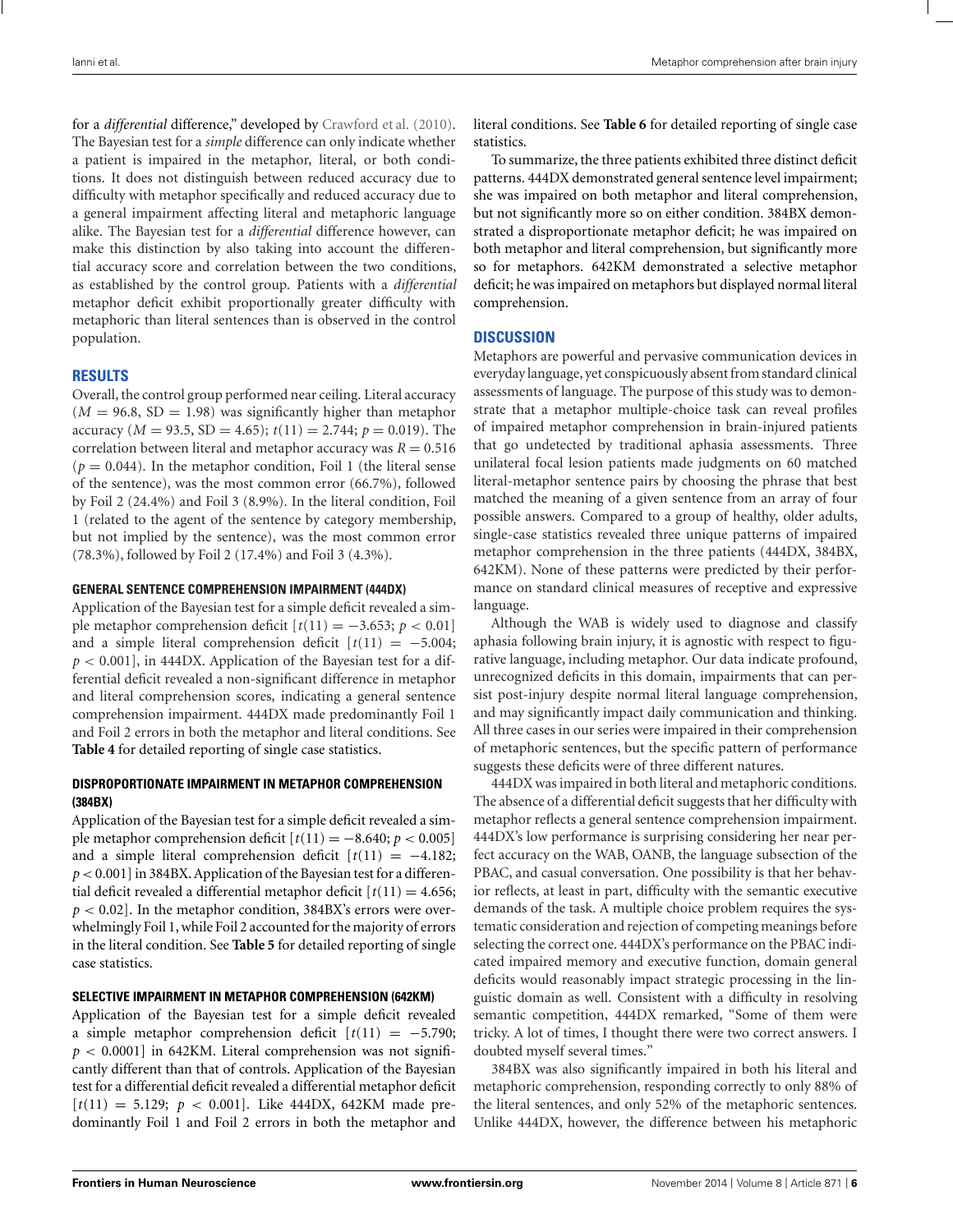| Control sample |                    |                                                                                         | Mean<br>[%]<br>Ξ |           | 96.8<br>$\tilde{c}$<br>Literal | Б<br>တ္တ<br>$\approx$<br>Metaphor |
|----------------|--------------------|-----------------------------------------------------------------------------------------|------------------|-----------|--------------------------------|-----------------------------------|
|                |                    |                                                                                         | ဌ<br>િ           |           | 1.98                           | 4.65                              |
|                |                    |                                                                                         | æ<br>ષ્ટિ        |           | 0.63                           | 1.47                              |
|                |                    | Scores<br>Case                                                                          | 444DX<br>જી      |           | 86.4                           | 75.9                              |
|                |                    | Significance<br>Test                                                                    | D,               |           | 0.0001871                      | 0.0019561                         |
|                | Single bayes       | control population<br>obtaining lower<br>score than case<br>stimated % of<br>шï         | Point<br>(%)     |           | $\mathcal{S}$<br>$\circ$       | 20<br>$\circ$                     |
|                |                    |                                                                                         | 95% CI<br>lower  | limit (%) | 0.00                           | 0.00                              |
|                |                    | Estimated<br>effect size                                                                | Point            |           | $-5.253$                       | $-3.785$                          |
|                |                    |                                                                                         | 95% Cl<br>lower  | İmit      | $-7077$                        | $-5.135$                          |
| Patient        |                    | Significance<br>Test                                                                    | p                |           | 0.17082                        |                                   |
|                |                    |                                                                                         | Point<br>(%)     |           | 17.08                          |                                   |
|                | Differential bayes | Estimated % of control<br>population obtaining<br>extreme than case<br>discrepancy more | 95% Cl<br>lower  | limit (%) | 0.02                           |                                   |
|                |                    | Estimated<br>effect size                                                                | Point            |           | $-1.487$                       |                                   |
|                |                    |                                                                                         | 95% Cl<br>lower  | limit     | $-3.609$                       |                                   |
|                |                    |                                                                                         | Errors           |           | $\infty$                       | $\overline{4}$                    |
|                | Foil Profile       |                                                                                         | Foil 1<br>(%)    |           | 25                             | 64.3                              |
|                |                    |                                                                                         | Foil 2<br>(%)    |           | 75                             | 28.6                              |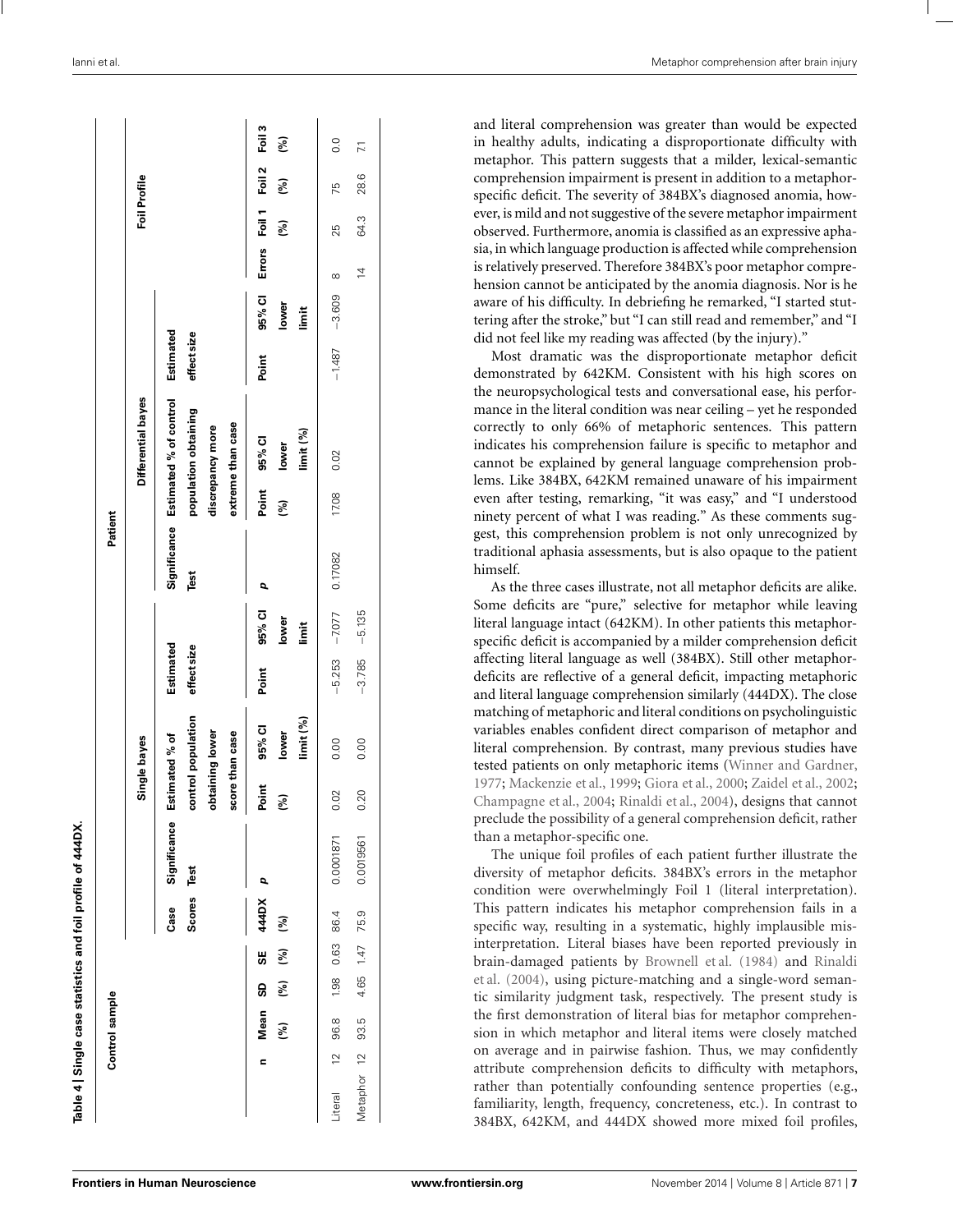<span id="page-7-0"></span>

|             |                | Control sample |          |           |                |                      |                                                      |                              |                          |                      |                      | Patient      |                                                                                         |                          |                         |                |               |                 |                          |
|-------------|----------------|----------------|----------|-----------|----------------|----------------------|------------------------------------------------------|------------------------------|--------------------------|----------------------|----------------------|--------------|-----------------------------------------------------------------------------------------|--------------------------|-------------------------|----------------|---------------|-----------------|--------------------------|
|             |                |                |          |           |                |                      |                                                      | Single bayes                 |                          |                      |                      |              | Differential bayes                                                                      |                          |                         |                |               | Foil profile    |                          |
|             |                |                |          |           | Scores<br>Case | Significance<br>Test | obtaining lower<br>score than case<br>Estimated % of | control population           | Estimated<br>effect size |                      | Significance<br>Test |              | Estimated % of control<br>population obtaining<br>extreme than case<br>discrepancy more | Estimated<br>effect size |                         |                |               |                 |                          |
|             | Ξ              | Mean<br>(%)    | (%)<br>ဌ | (%)<br>SΕ | 384BX<br>(%)   | p                    | Point<br>$\widetilde{\mathcal{S}}$                   | 95% Cl<br>lower              | Point                    | 95% CI<br>lower      | p                    | Point<br>(%) | 95% CI<br>lower                                                                         | Point                    | 95% Cl<br>lower         | Errors         | Foil 1<br>(%) | Foil 2<br>(%)   | Foil 3<br>(%)            |
| Literal     | $\overline{2}$ | 96.8           | 1.98     | 0.63      | 88.1           | 0.0007162            | CO.<br>o                                             | limit (%)<br>0.00            | $-4.394$                 | $-5.94$<br>İmit      | 0.01309              | 1.31         | limit (%)<br>0.00                                                                       | 4.656                    | 1.575<br>limit          | $\overline{ }$ | 14.3          | 85.7            | $\overline{0}$ .         |
| Metaphor    | $\overline{c}$ | ΓŨ,<br>93.     | 4.65     | 1.47      | 51.7           | 0.0000016            | $\overline{S}$                                       | 0.00                         | $-8.989$                 | $-12.052$            |                      |              |                                                                                         |                          |                         | 28             | 92.9          | $\overline{71}$ | 0.0                      |
|             |                | Control sample |          |           |                |                      |                                                      |                              |                          |                      | Patient              |              |                                                                                         |                          |                         |                |               |                 |                          |
|             |                |                |          |           |                |                      |                                                      | Single bayes                 |                          |                      |                      |              | Differential bayes                                                                      |                          |                         |                |               | Foil profile    |                          |
|             |                |                |          |           | scores<br>Case | Significance<br>test | obtaining lower<br>score than case<br>Estimated % of | control population           | Estimated<br>effect size |                      | Significance<br>test |              | Estimated % of control<br>population obtaining<br>extreme than case<br>discrepancy more | Estimated<br>effect size |                         |                |               |                 |                          |
|             | Ξ              | Mean<br>(%)    | (%)<br>ဌ | (%)<br>æ  | 642KM<br>(%)   | p                    | Point<br>(%)                                         | limit (%)<br>95% CI<br>lower | Point                    | 95% CI<br>lower<br>İ | p                    | Point<br>(%) | limit (%)<br>95% Cl<br>lower                                                            | Point                    | 95% Cl<br>lower<br>İmit | <b>Errors</b>  | Foil 1<br>(%) | Foil 2<br>(%)   | Foil <sup>3</sup><br>(%) |
| Literal     | $\overline{c}$ | 96.8           | 1.98     | 0.63      | 94.9           | 0.1882557            | 18.83                                                | 6.42                         | $-0.96$                  | $-1.52$              | 0.00065              | 0.06         | 0.00                                                                                    | 5.129                    | 2.966                   | S              | 33.3          | 66.7            | 0.0                      |
| Metaphor 12 |                | 93.5           | 4.65     | 1.47      | 65.5           | 0.0000610            | 0.01                                                 | 0.00                         | $-6.022$                 | $-8.099$             |                      |              |                                                                                         |                          |                         | 20             | 55.0          | 35.0            | 10.0                     |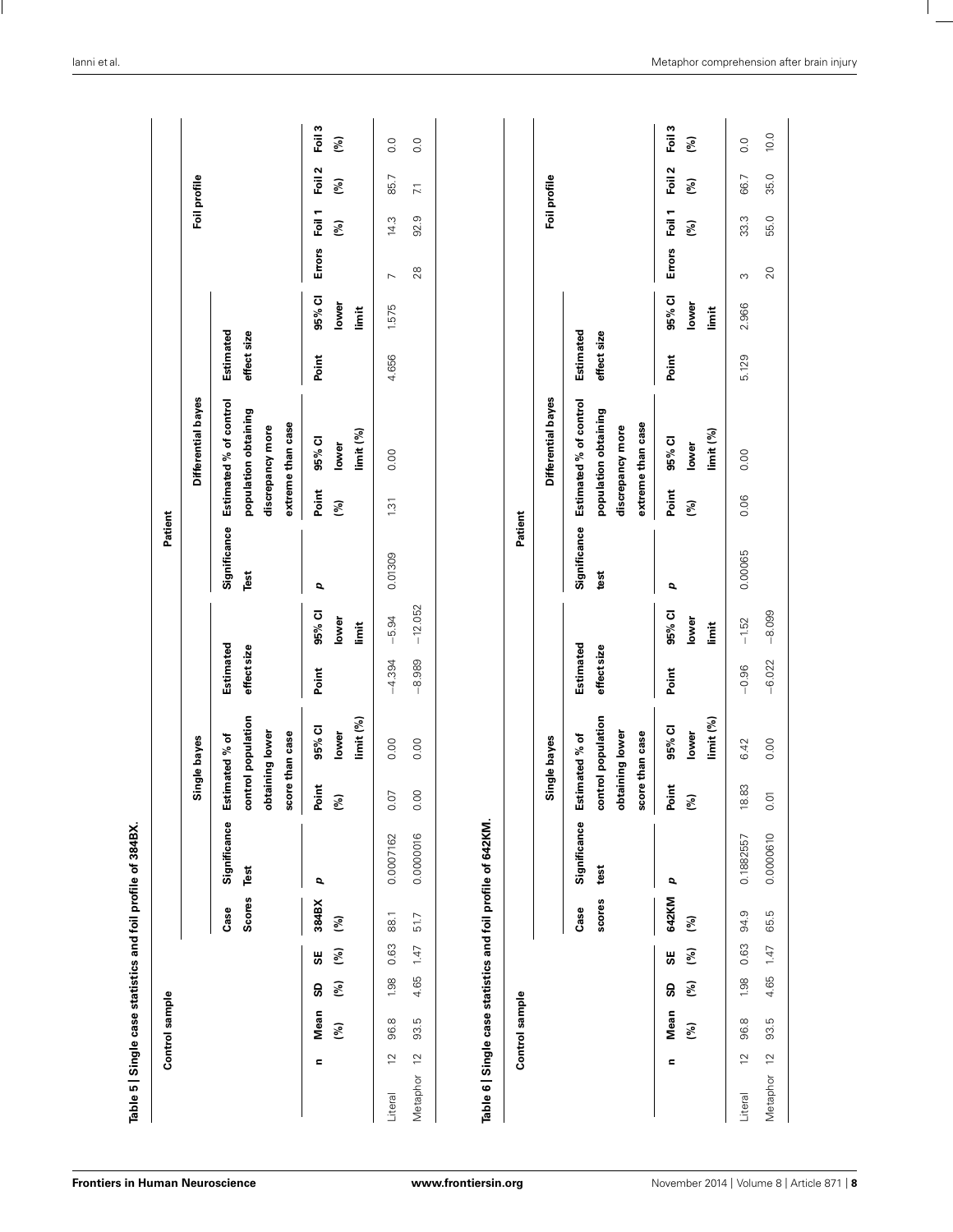<span id="page-8-0"></span>with Foil 2 errors in addition to Foil 1 errors. Foil 2 errors indicate the metaphorical meaning was at least partially accessed, but incorrectly interpreted. This error pattern suggests that the origin of comprehension failure in cases like 444DX and 642KM is more complex than for patients presenting only a systematic literal bias. Understanding the different ways metaphor comprehension breaks down in the injured brain may enable more appropriate and targeted rehabilitation strategies.

Metaphor deficits are of clinical interest to patients and their caregivers for many of the same reasons as general language impairments, but their effects on communication may be more insidious. For example, metaphor is an attractive option for discussing internal emotional states (*I exploded at the rude customer*), abstract concepts (*The right thing to do is a gray area*) or explaining new, complex ideas (*The brain is a computer*). In these cases, a literal bias would make comprehending the metaphoric statements as they were intended impossible. Yet, as the normal neuropsychological profiles and the patients' own reflections make plain, metaphor interpretation failures do not announce themselves immediately the way literal comprehension deficits do. The abstract nature of the concepts typically expressed by metaphor may contribute to their poor detection in casual conversation. More simply, we are imperfect listeners; if we expect successful comprehension, we are more likely to project it.

Finally, it is worth noting that both patients demonstrating a disproportionate metaphor deficit had unilateral left-hemisphere lesions (384BX, 642KM). Without overstating the importance of lesion location in such a small sample, this observation is inconsistent with the right-hemisphere hypothesis of metaphor, which predicts metaphor impairments in right- not left-hemisphere patients. In accordance with the accumulating evidence from neuroimaging, our data indicate metaphor comprehension is a not solely a right-hemisphere dependent process. Left-hemisphere brain-damaged patients may be in as much need for figurative language rehabilitation as right hemisphere injured patients. Research on the efficacy of therapies targeting metaphor comprehension is not only scarce, but also customarily only targets right-hemisphere patients because of their presumed susceptibility to these kinds of deficits [\(Lundgren et al.](#page-9-0), [2006,](#page-9-0) [2011\)](#page-9-0).

In sum, our results from three illustrative patient cases establish the utility of a carefully designed multiple choice task as a new tool in the investigation of the neural basis of metaphor comprehension. Focal lesion patients were the focus of this investigation, but the approach is equally suitable for investigating questions of metaphor comprehension in other clinical populations or in neuroimaging studies with healthy adults. The metaphor multiple choice task uniquely avoids the methodological and interpretative pitfalls of tasks previously used with patients, while adding increased sensitivity for capturing different types of comprehension deficits. Further, although not the aim of the current study, the inclusion of metaphors of different types enables investigating current, outstanding theoretical questions about the cognitive and neural mechanisms supporting metaphor comprehension. Most importantly, we wish to highlight the clinical utility of our approach. Our task revealed that patients can have figurative language deficits neither evaluated nor predicted by traditional aphasia assessments. This observation raises the possibility that many patients that might benefit from targeted therapies are currently overlooked. We can not see what our tools are not designed to detect.

# **AUTHOR CONTRIBUTIONS**

The experiment was conceived by Eileen R. Cardillo and Anjan Chatterjee The stimuli were generated by Eileen R. Cardillo. The experiments were programmed and carried out by Geena R. Ianni and Marguerite McQuire Data analysis was done by Geena R. Ianni with assistance from Eileen R. Cardillo and Marguerite McQuire All authors were involved in data interpretation. The paper was written by Geena R. Ianni and revised by Eileen R. Cardillo, Marguerite McQuire and Anjan Chatterjee All authors approved the final version for submission.

## **ACKNOWLEDGMENTS**

This research was supported by a National Institute of Health grant (R01-DC012511) awarded to Anjan Chatterjee, a National Institute of Health training grant (T32AG000255-16), and a University of Pennsylvania College Alumni Society Research Grant awarded to Geena R. Ianni. The authors are particularly grateful to 444DX, 384BX, and 642KM for their participation. We would also like to thank Christine Watson for help with stimuli norming and selection using SOS, and Jonathan Yu, Casey Gorman, and Sam Cason for their assistance with stimuli norming and data collection.

#### **REFERENCES**

- Ahrens, K., Liu, H. L., Lee, C. Y., Gong, S. P., Fang, S. Y., and Hsu, Y. Y. (2007). Functional MRI of conventional and anomalous metaphors in Mandarin Chinese. *Brain Lang.* 100, 163–171. doi: 10.1016/j.bandl.2005. 10.004
- Armstrong, B. C., Watson, C. E., and Plaut, D. C. (2012). SOS! An algorithm and software for the stochastic optimization of stimuli. *Behav. Res. Methods* 44, 675–705. doi: 10.3758/s13428-011-0182-9
- Bambini, V., Gentili, C., Ricciardi, E., Bertinetto, P. M., and Pietrini, P. (2011). Decomposing metaphor processing at the cognitive and neural level through functional magnetic resonance imaging. *Brain Res. Bull.* 86, 203–216. doi: 10.1016/j.brainresbull.2011.07.015
- Bohrn, I. C., Altmann, U., and Jacobs, A. M. (2012). Looking at the brains behind figurative language – a quantitative analysis of neuorimaging studies on metaphor, idiom, and irony processing. *Neuropsychologia* 50, 2669–2683. doi: 10.1016./j.neuropsychologia.2012.07.021
- Bottini, G., Corcoran, R., Sterzi, R., Paulesu, E., Schenone, P., Scarpa, P., et al. (1994). The role of the right hemisphere in the interpretation of figurative aspects of language: a positron emission tomography activation study. *Brain* 117, 1241– 1253. doi: 10.1093/brain/117.6.1241
- Brownell, H. H., Potter, H. H., Michelow, D., and Gardner, H. (1984). Sensitivity to lexical denotation and connotation in brain-damaged patients: a double dissociation? *Brain Lang.* 22, 253–265. doi: 10.1016/0093-934X(84) 90093-2
- Brownell, H. H., Simpson, T. L., Bihrle, A. M., Potter, H. H., and Gardner, H. (1990). Appreciation of metaphoric alternative word meanings by left and right brain-damaged patients. *Neuropsychologia* 28, 375–383. doi: 10.1016/0028- 3932(90)90063-T
- Bryan, K. L. (1989). Language prosody and the right hemisphere. *Aphasiology* 3, 285–299. doi: 10.1080/02687038908249000
- Brysbaert, M., and New, B. (2009). Moving beyond Kucera-Francis: a critical evaluation of current word frequency norms and the introduction of a new and improved word frequency measure for American English. *Behav. Res. Methods* 41, 977–990. doi: 10.3758/BRM.41.4.977
- Cardillo, E. R., Schmidt, G. L., Kranjec, A., and Chatterjee, A. (2010). Stimulus design is an obstacle course: 560 matched literal and metaphorical sentences for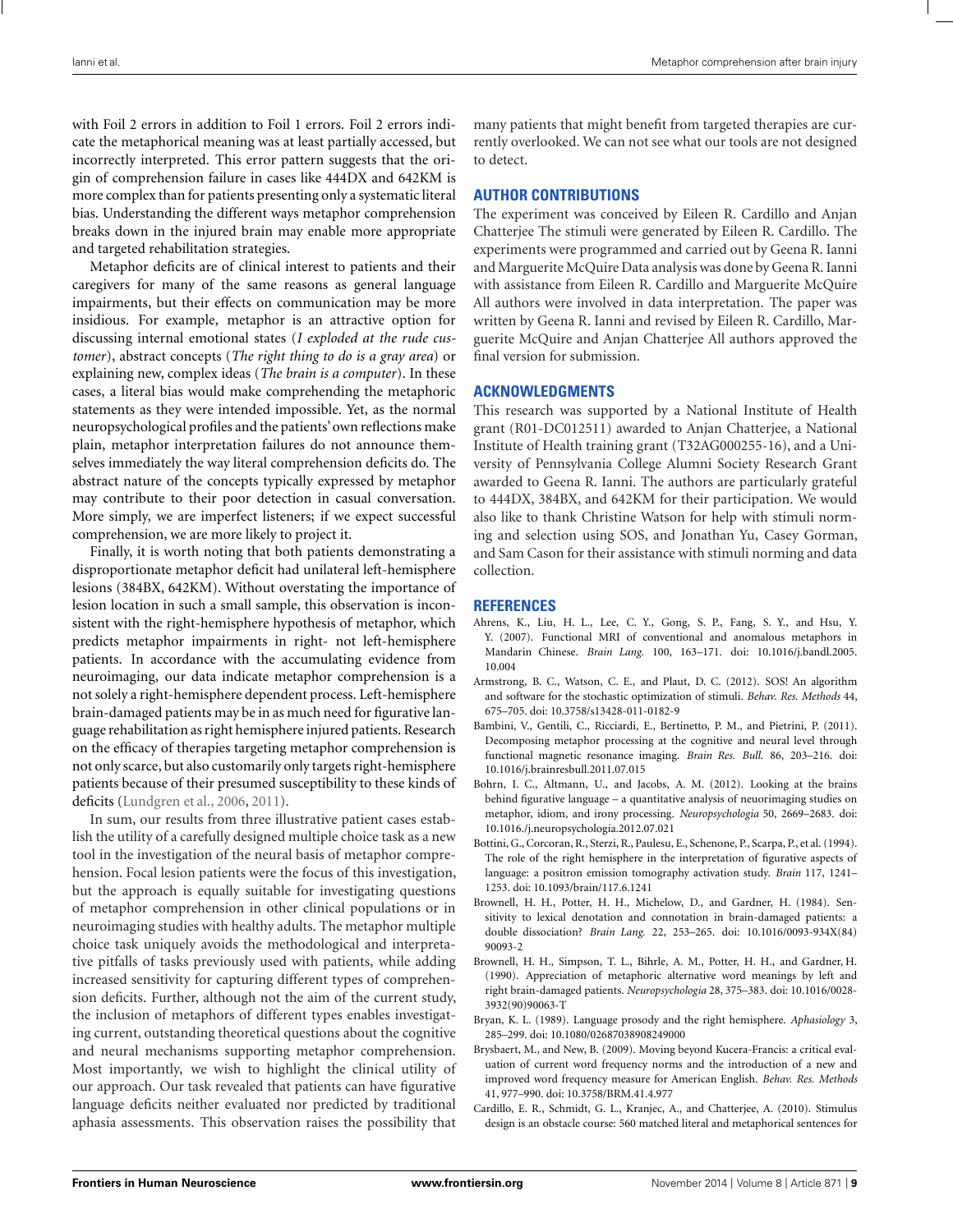<span id="page-9-0"></span>testing neural hypotheses about metaphor. *Behav. Res. Methods* 42, 651–664. doi: 10.3758/BRM.42.3.651

- Cardillo, E. R., Watson, C. E., Schmidt, G. L., Kranjec, A., and Chatterjee, A. (2012). From novel to familiar: tuning the brain for metaphors. *Neuroimage* 59, 3212–3221. doi: 10.1016/j.neuroimage.2011.11.079
- Champagne, M., Desautels, M. C., and Joanette, Y. (2004). Lack of inhibition could contribute to non-literal language impairments in right-hemispheredamaged individuals. *Brain Lang.* 91, 172–174. doi: 10.1016/j.bandl.2004. 06.089
- Champagne, M., Stip, E., and Joanette, Y. (2007). Language functions in righthemisphere damage and schizophrenia: apparently similar pragmatic deficits may hide profound differences. *Brain* 130, e67. doi: 10.1093/brain/awl311
- Chen, E., Widick, P., and Chatterjee, A. (2008). Functional-anatomical organization of predicate metaphor processing. *Brain Lang.* 107, 194–202. doi: 10.1016/j.bandl.2008.06.007
- Coltheart, M. (1981). The MRC psycholinguistic database. *Q. J. Exp. Psychol. Section A* 33, 497–505. doi: 10.1080/14640748108400805
- Crawford, J. R., Garthwaite, P. H., and Porter, S. (2010). Point and interval estimates of effect sizes for the case-controls design in neuropsychology: rationale, methods, implementations, and proposed reporting standards. *Cogn. Neuropsychol.* 27, 245–260. doi: 10.1080/02643294.2010.513967
- Damasio, A. R., and Tranel, D. (1993). Nouns and verbs are retrieved with differently distributed neural systems. *Proc. Natl. Acad. Sci. U.S.A.* 90, 4957–4960. doi: 10.1073/pnas.90.11.4957
- Desai, R. H., Binder, J. R., Conant, L. L., Mano, Q. R., and Seidenberg, M. S. (2011). The neural career of metaphor. *J. Cogn. Neurosci.* 23, 2376–2386. doi: 10.1162/jocn.2010.21596
- Diaz, M. T., Barrett, K. T., and Hogstrom, L. J. (2011). The influence of sentence novelty and figurativeness on brain activity. *Neuropsychologia* 49, 320–330. doi: 10.1016/j.neuropsychologia.2010.12.004
- Diaz, M. T., and Hogstrom, L. J. (2011). The Influence of Context on Hemispheric Recruitment during Metaphor Processing. *J. Cogn. Neurosci.* 23, 3586–3597. doi: 10.1162/jocn\_a\_00053
- Druks, J., and Masterson, J. (2000). *An Object and Action Naming Battery.* Hove: Psychology Press.
- Eviatar, Z., and Just, M. A. (2006). Brain correlates of discourse processing: an fMRI investigation of irony and conventional metaphor comprehension. *Neuropsychologia* 44, 2348–2359. doi: 10.1016/j.neuropsychologia.2006. 05.007
- Forgács, B., Bohrn, I., Baudewig, J., Hofmann, M. J., Pléh, C., and Jacobs, A. M. (2012). Neural correlates of combinatorial semantic processing of literal and figurative noun noun compound words. *Neuroimage* 63, 1432–1442. doi: 10.1016/j.neuroimage.2012.07.029
- Gagnon, L., Goulet, P., Giroux, F., and Joanette, Y. (2003). Processing of metaphoric and non-metaphoric alternative meanings of words after rightand left-hemispheric lesion. *Brain Lang.* 87, 217–226. doi: 10.1016/S0093- 934X(03)00057-9
- Gentner, D. (1983). Structure-mapping: a theoretical framework for analogy. *Cogn. Sci.* 7, 155–170. doi: 10.1016/S0364-0213(83)80009-3
- Giora, R., Zaidel, E., Soroker, N., Batori, G., and Kasher, A. (2000). Differential ffects of right- and left-hemisphere damage on understanding sarcasm and metaphor. *Metaphor Symb.* 15, 63–83. doi: 10.1080/10926488.2000.9678865
- Goodglass, H., and Kaplan, E. (1983). *Boston Diagnostic Aphasia Examination Booklet*. Lea & Febiger.
- Helm-Estabrooks, N. (1992). *Aphasia Diagnostic Profiles*. Chicago, IL: Riverside Publishing Company.
- Joanette, Y., Ska, B., and Côté, H. (2004). *Protocole Montréal d'Évaluation de la Communication.* Isbergues: Ortho Édition.
- Kable, J. W., Kan, I. P., Wilson, A., Thompson-Schill, S. L., and Chatterjee, A. (2005). Conceptual representations of action in the lateral temporal cortex. *J. Cogn. Neurosci.* 17, 1855–1870. doi: 10.1162/089892905775008625
- Kable, J. W., Lease-Spellmeyer, J., and Chatterjee, A. (2002). Neural substrates of action event knowledge. *J. Cogn. Neurosci.* 14, 795–805. doi: 10.1162/08989290260138681

Kertesz, A. (1982). *Western Aphasia Battery Test Manual*. Psychological Corporation.

Kircher, T. T. J., Leube, D. T., Erb, M., Grodd, W., and Rapp, A. M. (2007). Neural correlates of metaphor processing in schizophrenia. *Neuroimage* 34, 281–289. doi: 10.1016/j.neuroimage.2006.08.044

- Klepousniotou, E., and Baum, S. R. (2005a). Processing homonymy and polysemy: effects of sentential context and time-course following unilateral brain damage. *Brain Lang.* 95, 365–382. doi: 10.1016/j.bandl.2005.03.001
- Klepousniotou, E., and Baum, S. R. (2005b). Unilateral brain damage effects on processing homonymous and polysemous words. *Brain Lang.* 93, 308–326. doi: 10.1016/j.bandl.2004.10.011
- Lacey, S., Stilla, R., and Sathian, K. (2012). Metaphorically feeling: comprehending textural metaphors activates somatosensory cortex. *Brain Lang.* 120, 416–421. doi: 10. 1016/j.bandl.2011.12.016
- Lakoff, G., and Johnson, M. (1980). The metaphorical structure of the human conceptual system. *Cogn. Sci.* 4, 195–208. doi: 10.1016/S0364-0213(80)80017-6
- Lee, S. S., and Dapretto, M. (2006). Metaphorical vs. literal word meanings: fMRI evidence against a selective role of the right hemisphere*. Neuroimage* 29, 536–544. doi: 10.1016/j.neuroimage.2005.08.003
- Libon, D. J., Rascovsky, K., Gross, R. G., White, M. T., Xie, S. X., Dreyfuss, M., et al. (2011). The philadelphia brief assessment of cognition (PBAC): a validated screening measure for dementia. *Clin. Neuropsychol.* 25, 1314–1330. doi: 10.1080/13854046.2011.631585
- Lundgren, K., Brownell, H., Cayer-Meade, C., Milione, J., and Kearns, K. (2011). Treating metaphor interpretation deficits subsequent to right hemisphere brain damage: preliminary results. *Aphasiology* 25, 456–474. doi: 10.1080/02687038.2010.500809
- Lundgren, K., Brownell, H., Roy, S., and Cayer-Meade, C. (2006). A metaphor comprehension intervention for patients with right hemisphere brain damage: a pilot study. *Brain Lang.* 99, 59–60. doi: 10.1016/j.bandl.2006.06.044
- Mackenzie, C., Begg, T., Lees, K. R., and Brady, M. (1999). The communication effects of right brain damage on the very old and the not so old. *J. Neurolinguistics* 12, 79–93. doi: 10.1016/S0911-6044(99)00004-4
- Martin, A., Haxby, J. V., Lalonde, F. M., Wiggs, C. L., and Ungerleider, L. G. (1995). Discrete cortical regions associated with knowledge of color and knowledge of action. *Science* 270, 102–105. doi: 10.1126/science.270.5233.102
- Mashal, N., Faust, M., Hendler, T., and Jung-Beeman, M. (2007). An fMRI investigation of the neural correlates underlying the processing of novel metaphoric expressions. *Brain Lang.* 100, 115–126. doi: 10.1016/j.bandl.2005.10.005
- Mashal, N., Faust, M., Hendler, T., and Jung-Beeman, M. (2009). An fMRI study of processing novel metaphoric sentences. *Laterality* 14, 30–54. doi: 10.1080/13576500802049433
- Nelson, D. L., McEvoy, C. L., and Schreiber, T. A. (2004). The University of South Florida free association, rhyme, and word fragment norms. *Behav. Res. Methods Instrum. Comput.* 36, 402–407. doi: 10.3758/BF03195588
- Porch, B. E. (1971). *Porch Index of Communicative Ability: Theory and Development,* Vol. 1. Consulting Psychologists Press.
- Prat, C. S., Mason, R. A., and Just, M. A. (2012). An fMRI investigation of analogical mapping in metaphor comprehension: the influence of context and individual cognitive capacities on processing demands. *J. Exp. Psychol. Learn. Mem. Cogn.* 38, 282–294. doi: 10.1037/a0026037
- Rapp, A. M., Leube, D. T., Erb, M., Grodd, W., and Kircher, T. T. J. (2004). Neural correlates of metaphor processing. *Brain Res. Cogn. Brain Res.* 20, 395–402. doi: 10.1016/j.cogbrainres.2004.03.017
- Rapp, A. M., Leube, D. T., Erb, M., Grodd, W., and Kircher, T. T. J. (2007). Laterality in metaphor processing: lack of evidence from functional magnetic resonance imaging for the right hemisphere theory. *Brain Lang.* 100, 142–149. doi: 10.1016/j.bandl.2006.04.004
- Rapp, A. M., Mutschler, D. E., and Erb, M. (2012). Where in the brain is nonliteral language? A coordinate-based meta-analysis of functional magnetic resonance imaging studies. *Neuroimage* 63, 600–610. doi: 10.1016/j.neuroimage.2012.06.022
- Rinaldi, M. C., Marangolo, P., and Baldassarri, F. (2004). Metaphor comprehension in right brain-damaged patients with visuo-verbal and verbal material: a dissociation (RE)considered. *Cortex* 40, 479–490. doi: 10.1016/S0010-9452(08)70141-2
- Schmidt, G. L., Kranjec, A., Cardillo, E. R., and Chatterjee, A. (2010). Beyond laterality: a critical assessment of research on the neural basis of metaphor. *J. Int. Neuropsychol. Soc.* 16, 1–5. doi: 10.1017/S1355617709990543
- Schuell, H. (1965). *Differential Diagnosis of Aphasia with the Minnesota Test*. University of Minnesota Press.
- Shibata, M., Abe, J., Terao, A., and Miyamoto, T. (2007). Neural mechanisms involved in the comprehension of metaphoric and literal sentences: an fMRI study. *Brain Res.* 1166, 92–102. doi: 10.1016/j.brainres.2007.06.040